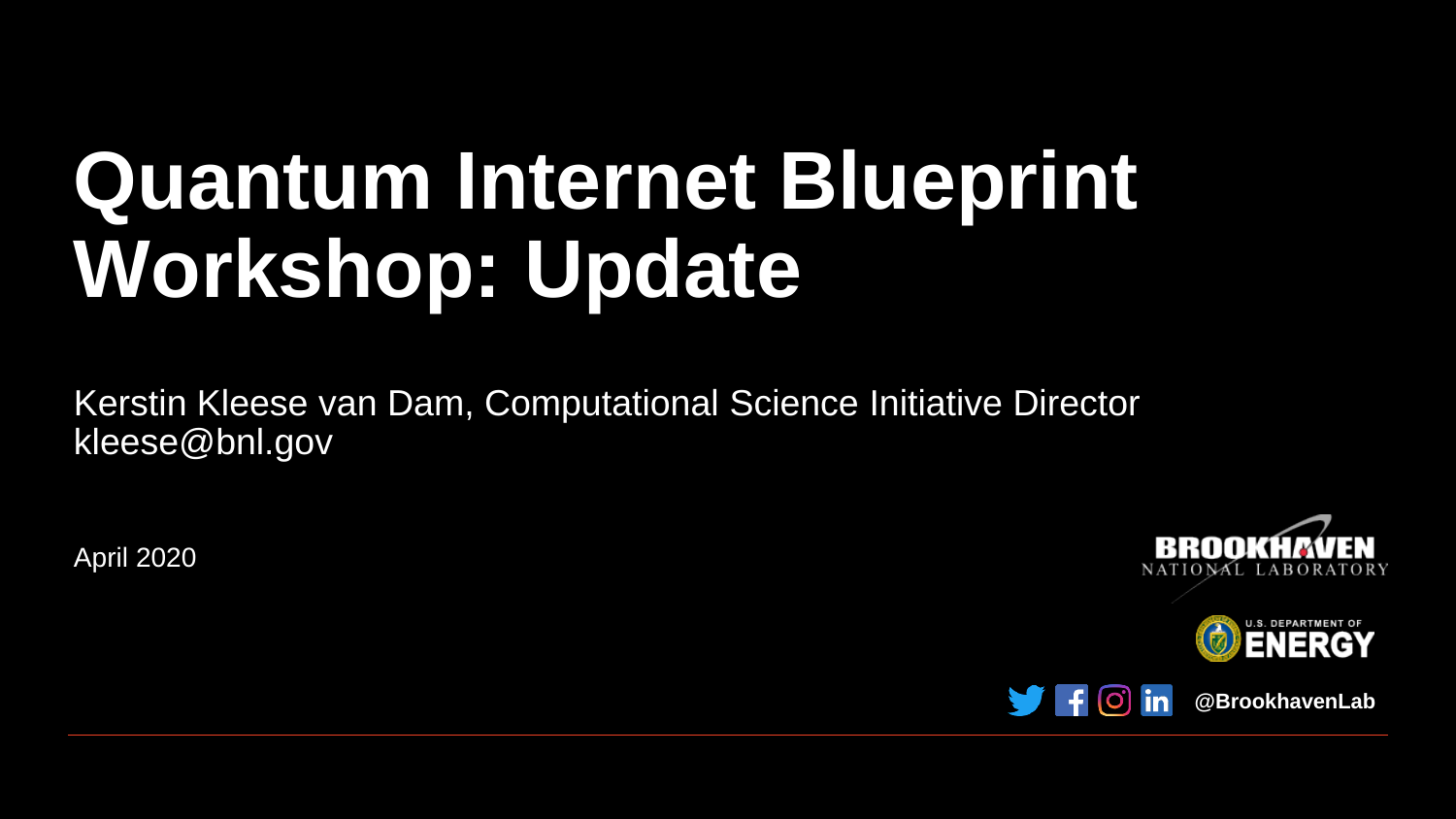## **Logistics**

- **Goal**: Define a road map, how the community can move from individual quantum entanglement experiments today to building a first nationwide quantum Internet.
- **Organizing Committee**: Kerstin Kleese van Dam (Brookhaven), Inder Monga (ESnet), Nicholas Peters (ORNL), Thomas Schenkel (LBNL), Supratik Guha (ANL), Gabriella Carini (Brookhaven), Joseph Lykken (Fermilab), Panagiotis Spentzouris (FermiLab)
- **Workshop Dates**: February 05-06, 2020, SUNY Global Center, New York City
- **Attendees**: ~80 attendees, from DOE labs; universities
	- **Other Agencies**: AFRL, NRL, NASA, NIST, DoD, DARPA, NSF, OSTP
	- **Industry**: IBM, Google X, BBN, GE, Perspecta Labs, Xanadu, Battelle, Internet2, NYSERNET

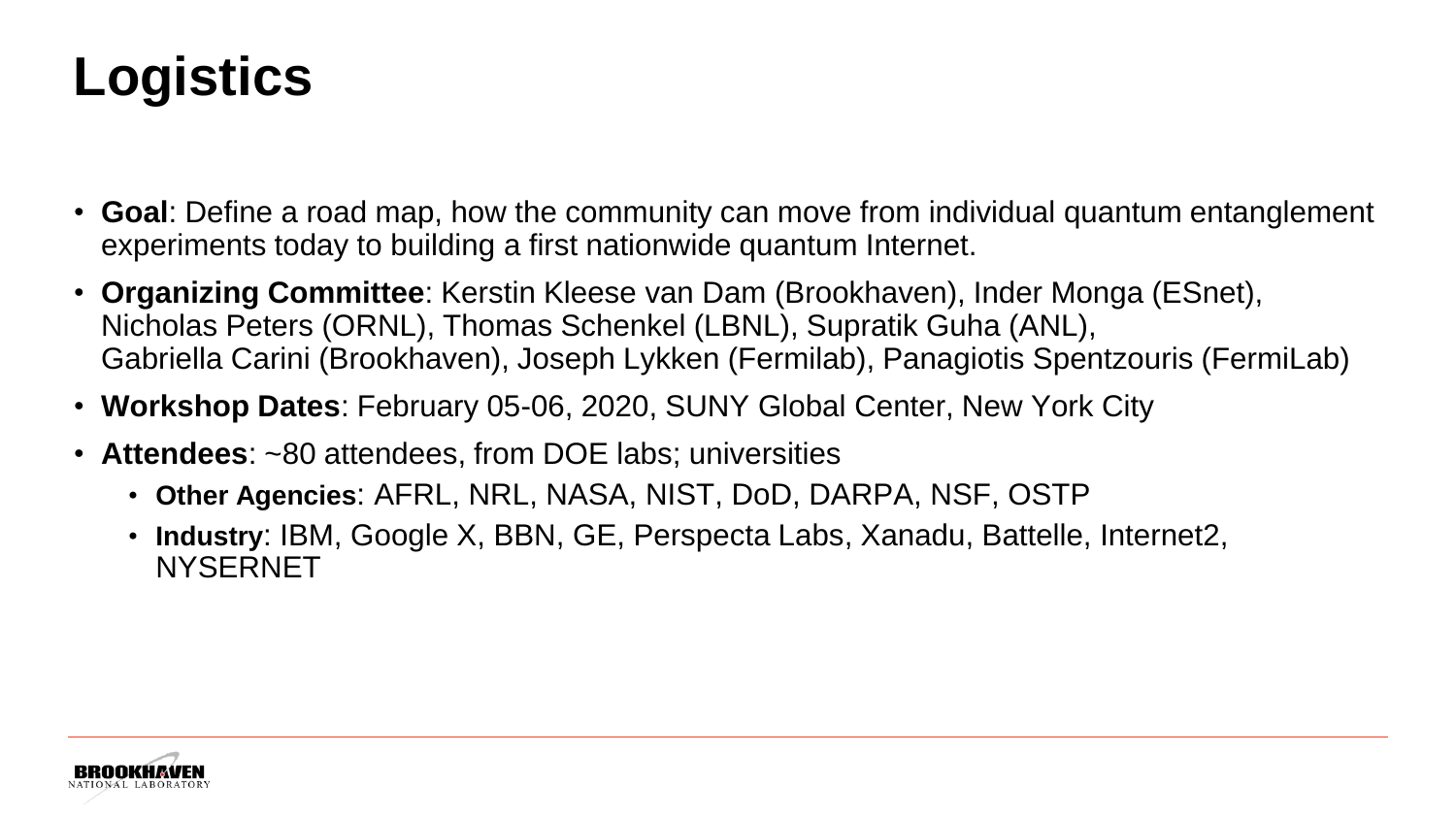### **Agenda**

#### **Day 1**

- **Motivational Talks**: Big Vision, International Status, U.S. Progress, Potential Early Adopters
- **Breakouts**: Quantum Hardware (two groups), Quantum Protocols
- **Plenary**: Quantum Internet Architecture **Discussions**

#### **Day 2**

• **Plenary**: Building a Quantum Internet



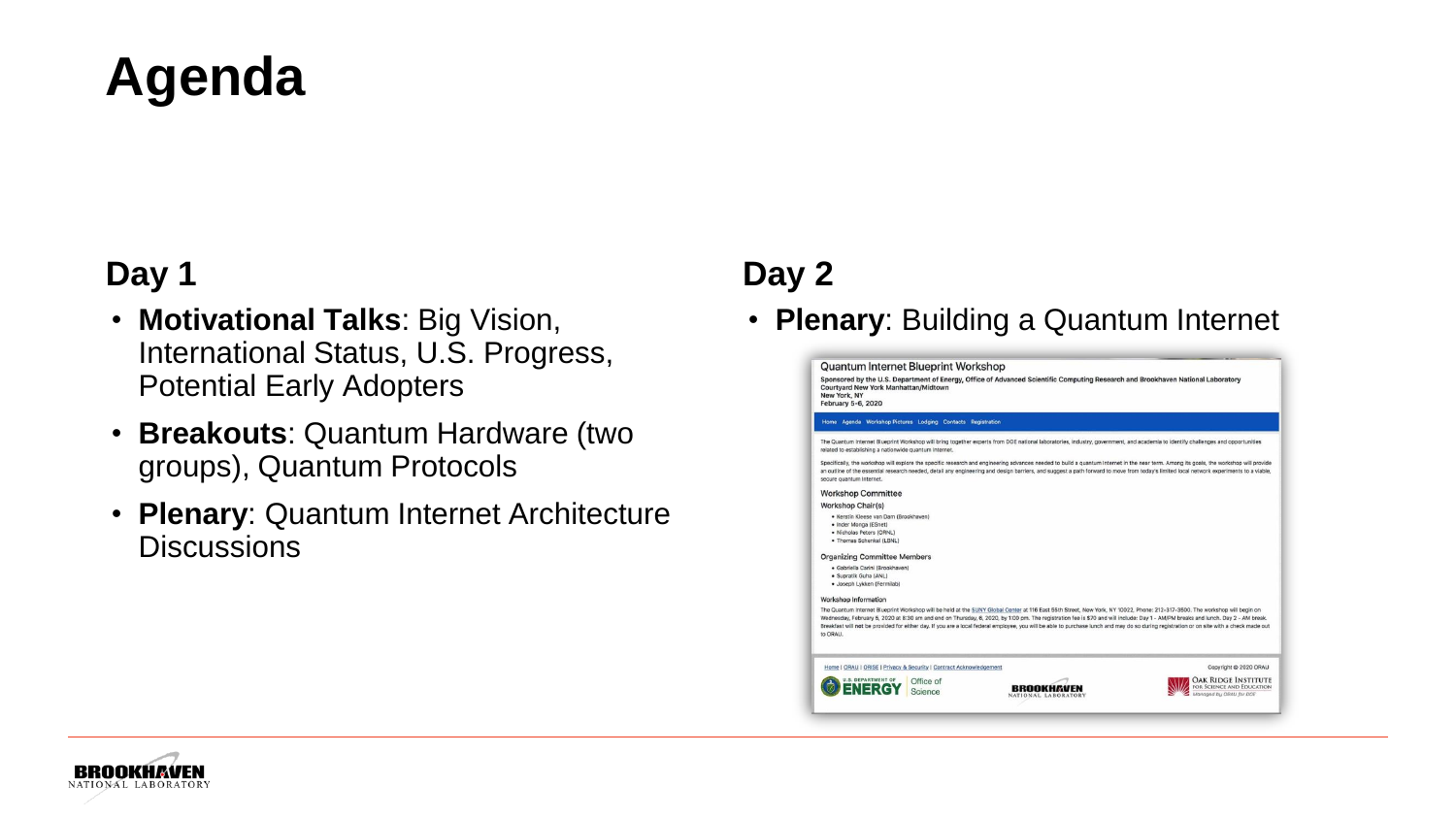#### **A Successful Workshop!**

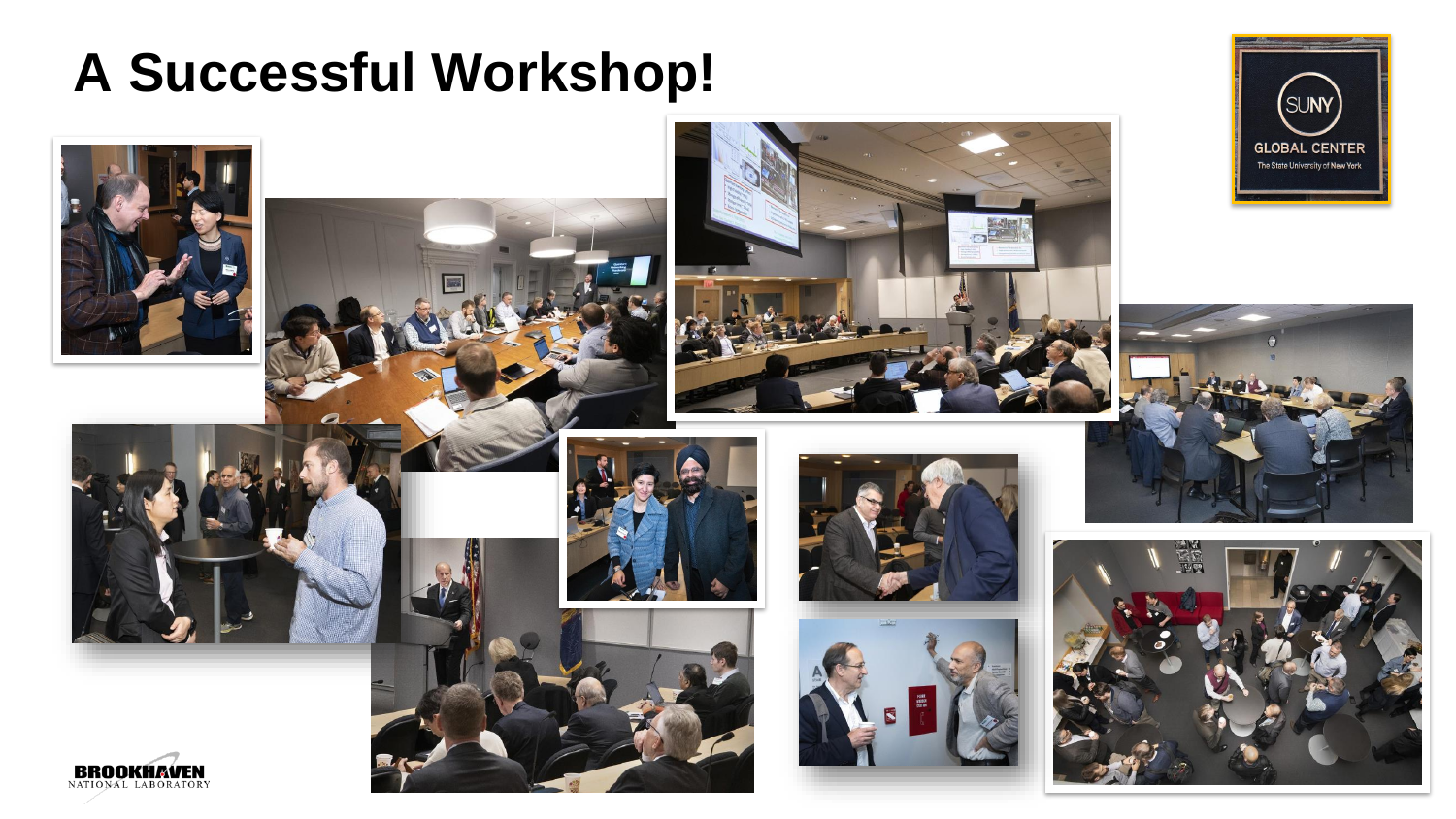### **Workshop Outcomes**

- A thorough assessment of state of the art in quantum networking
- Start toward building a multi-organizational community
- Four Priority Research Opportunities (PROs) identified
- Five Key Roadmap Milestones identified
- Workshop Brochure in Draft
	- Expected end of April/early May 2020
- Workshop Report in Draft
	- Expected end of May 2020

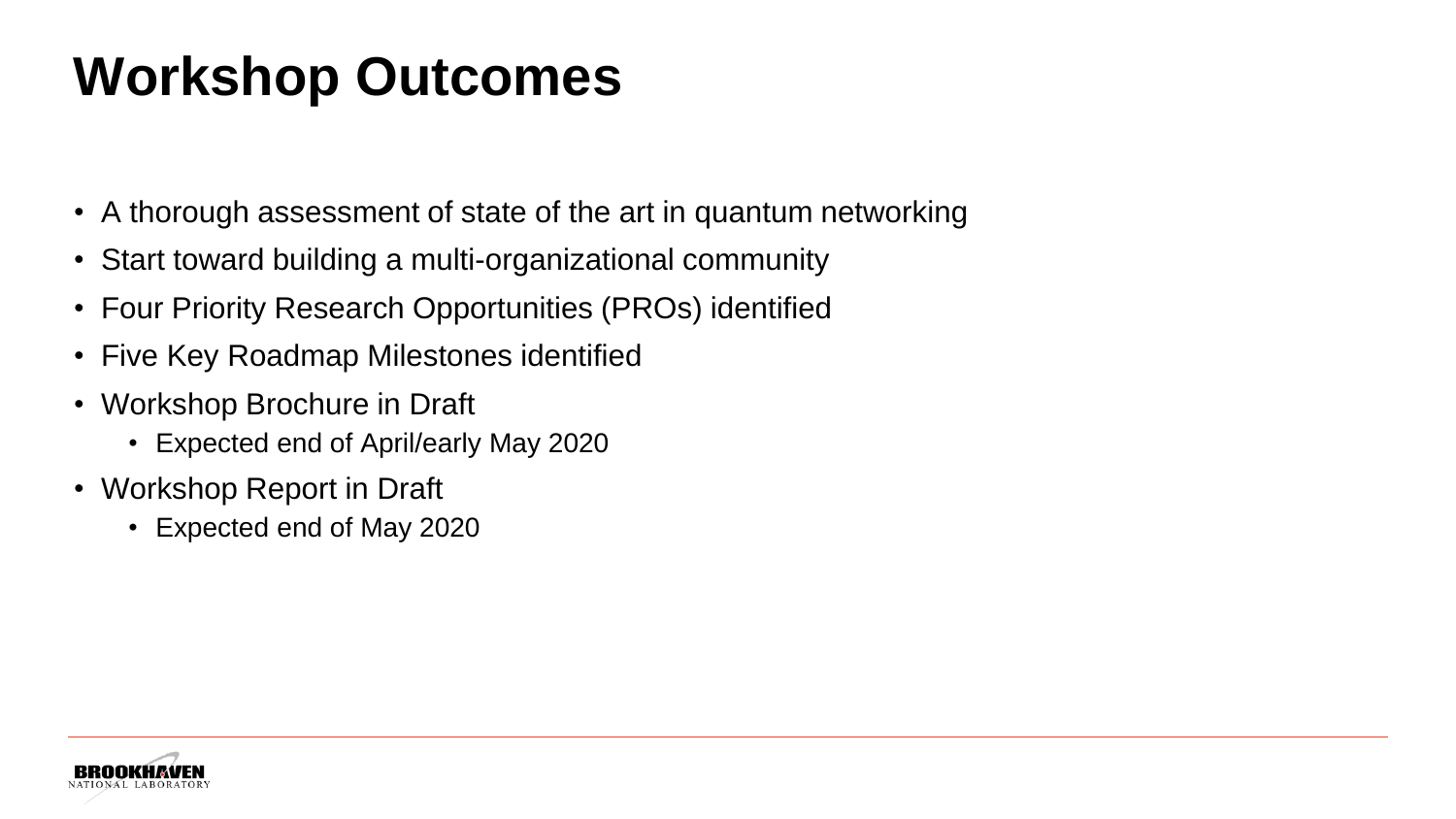# **Priority Research Opportunities**

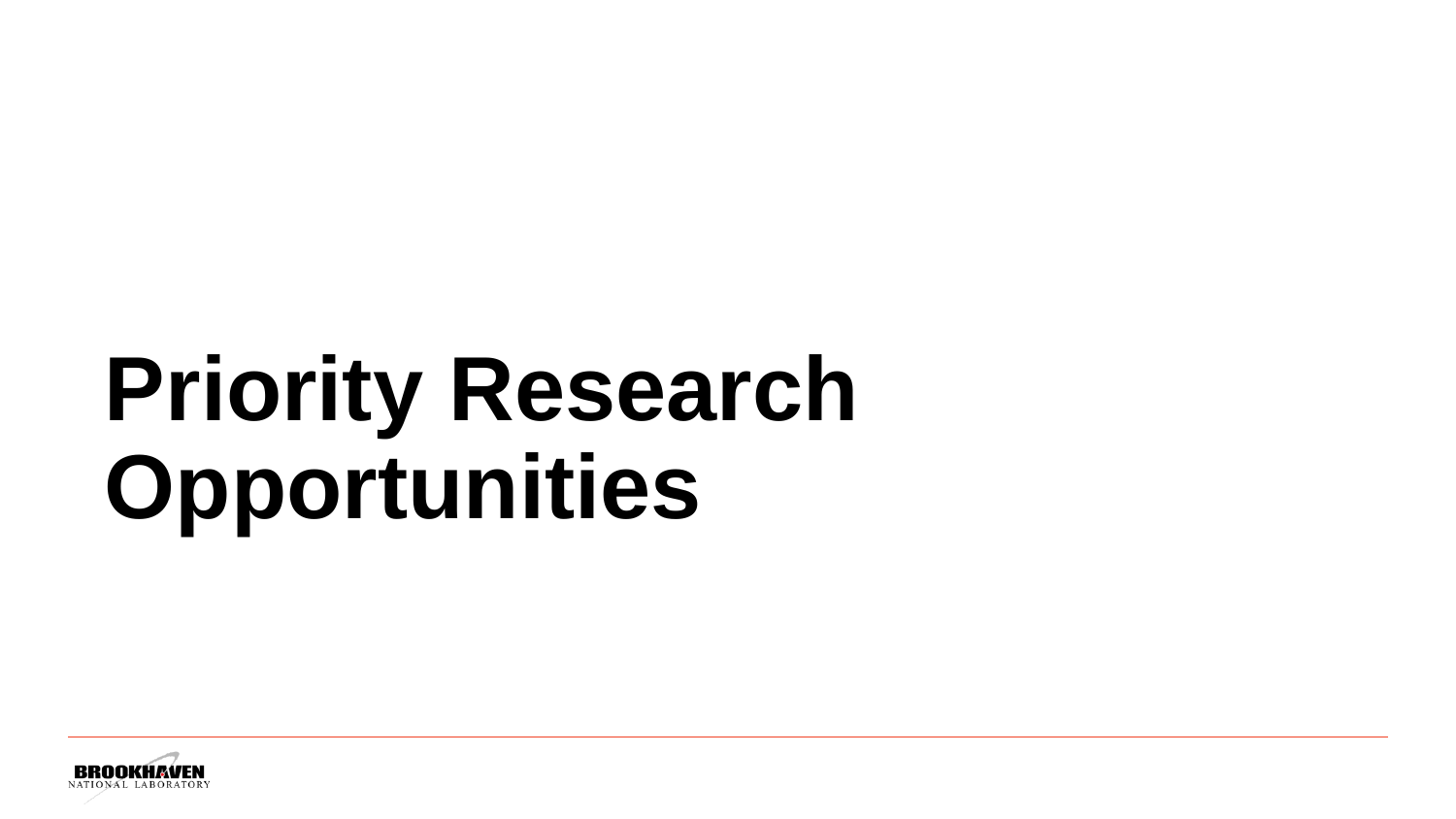#### **PRO1: Provide the Foundational Building Blocks for a Quantum Internet**

**Key Question**: What are the key building blocks of a quantum Internet, and what performance parameters do they need to satisfy?

• Today's quantum networking experiments rely on a set of devices with limited functionality and performance. However, it can be inferred from classical networks that in order to create widearea, operational quantum networks, we need more capable devices with additional functionality. These new devices will need to satisfy suitable requirements for reliability, scalability, and maintenance. Potential network devices may include space-to-ground connections; high-speed, low-loss quantum switches; multiplexing technologies and transducers for quantum sources; as well as transduction from optical and telecommunications regimes to quantum computer-relevant domains, including microwaves.

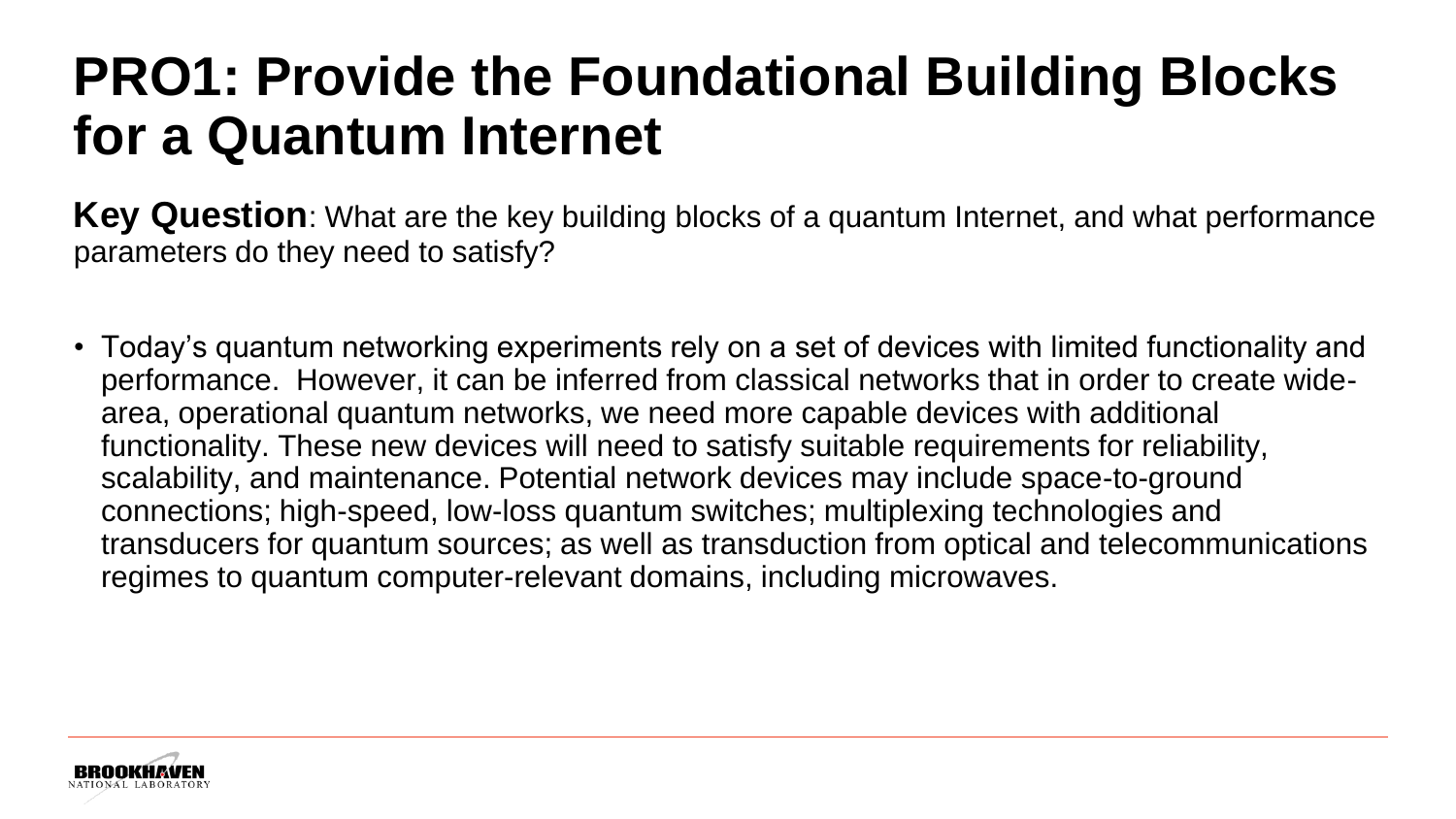### **PRO2: Integrate Multiple Quantum Networking Devices**

**Key Question**: How will physical barriers to integrating multiple quantum network devices into high-performance quantum Internet components be overcome?

• Generally, all key quantum network components remain at laboratory-level readiness to date and have yet to be run operationally in a full network configuration. Moving forward will require overcoming critical challenges toward achieving cascaded operation and connectivity, among them unifying operational properties, achieving high-repetition rates (GHz), and devising quantum memory buffers and detectors to compensate for cascading operation losses.

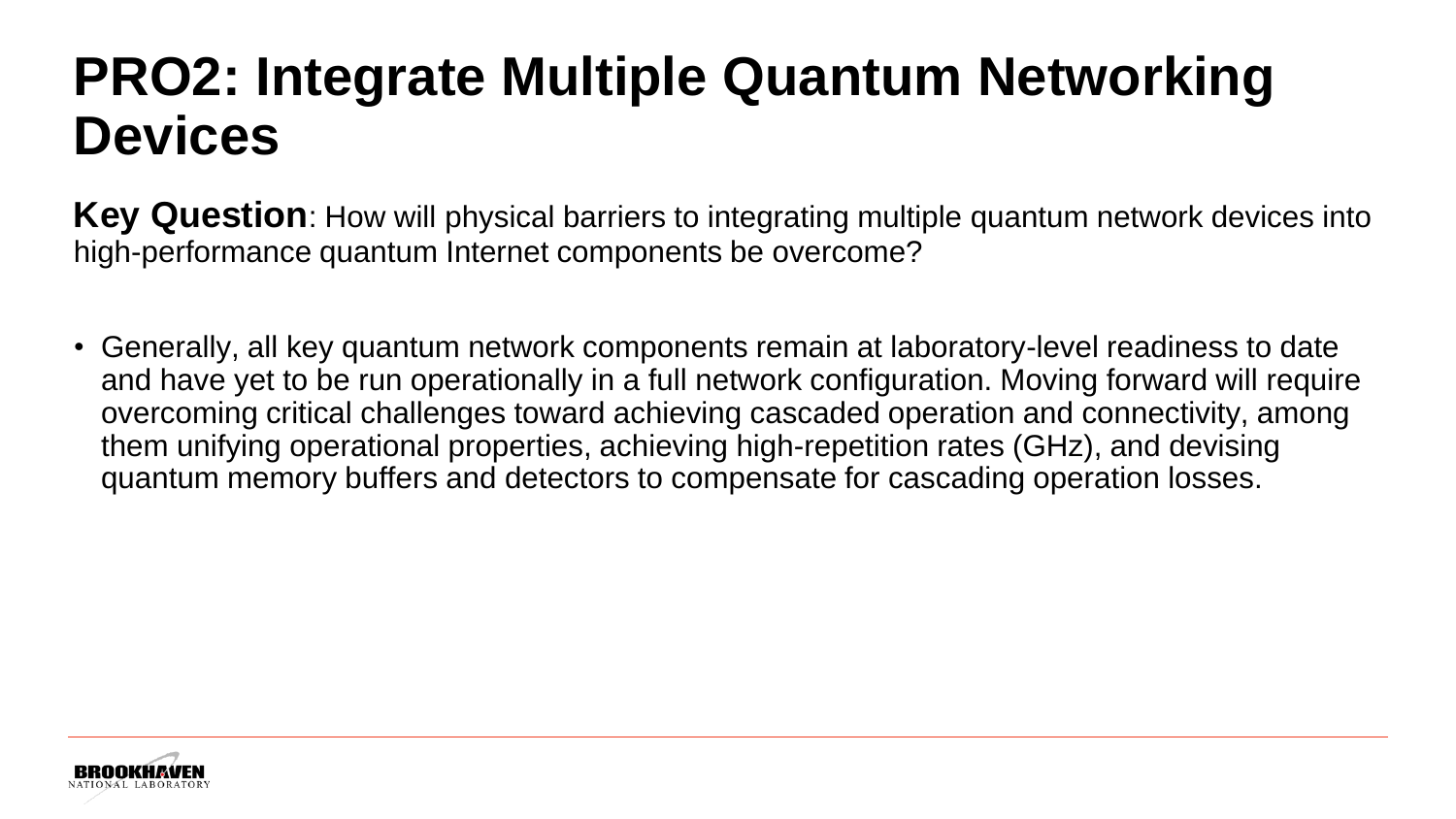### **PRO3: Create Repeating, Switching, and Routing for Quantum Entanglement**

**Key Question**: How can fundamental network functions for a nationwide quantum Internet be created?

• Multi-hop networks require a means of strengthening and repeating signals along with selecting paths through the network. While physical and software solutions are used in classical networks, an equivalent has not been found for quantum networks. Challenges include different forms of quantum entanglement swapping, and quantum teleportation protocols over multiple users, as well as coordination and integration of traditional networks with quantum networks technologies for optimal control and operations.

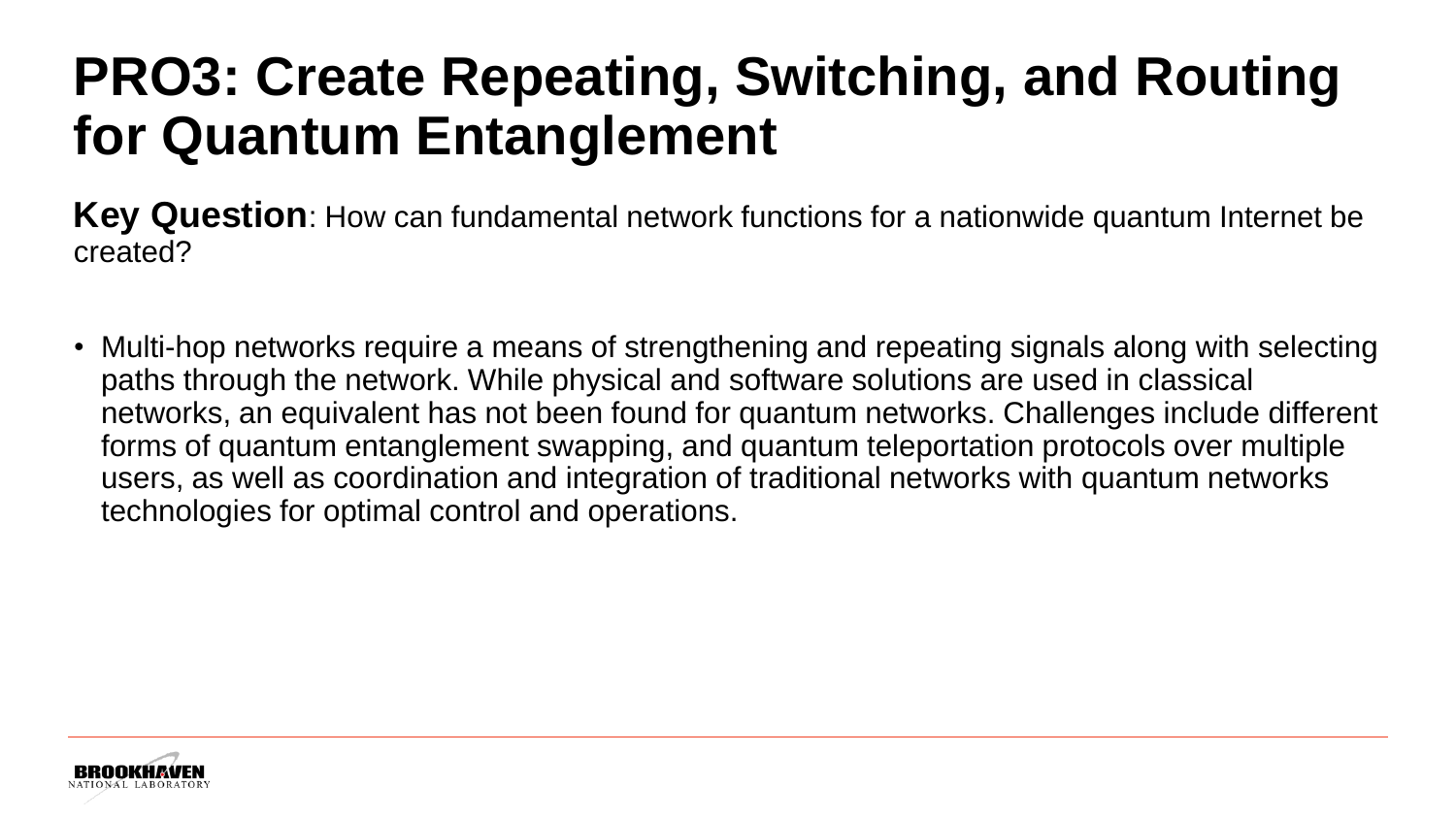### **PRO4: Enable Error Correction of Quantum Networking Functions**

**Key Question**: How can fault tolerant network functions be achieved?

• A fundamental difference for quantum networks arises from the fact that entanglement, whose long-distance generation is an essential network function, is inherently present at the network's physical layer. This differs from classical networking, where shared states typically are established only at higher layers. In this context, solutions must be found to guarantee network device fidelity levels capable of supporting entanglement distribution and deterministic teleportation, as well as quantum repeater schemes that can compensate for loss and allow for operation error correction.

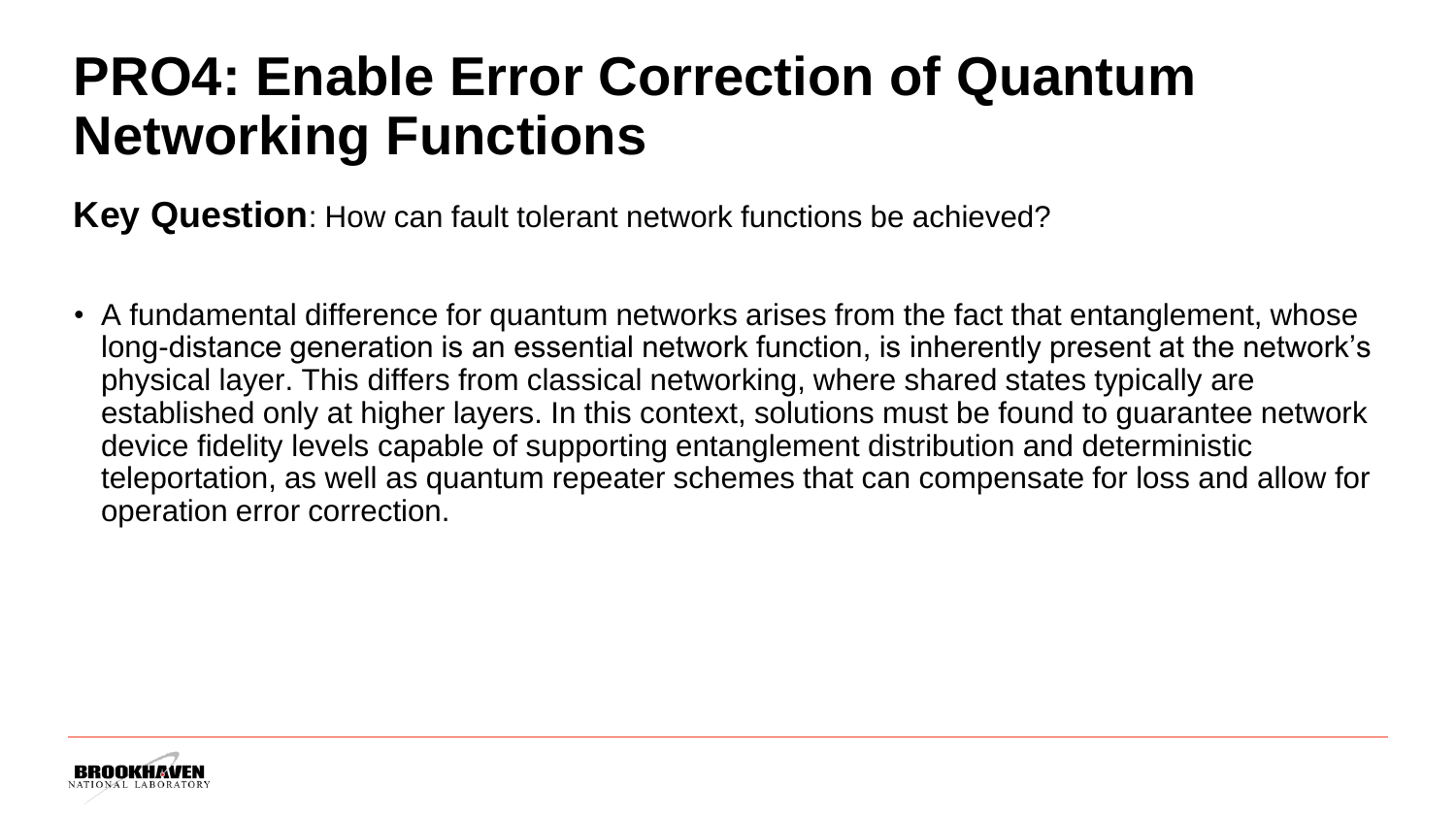# **Quantum Internet Blueprint Roadmap**

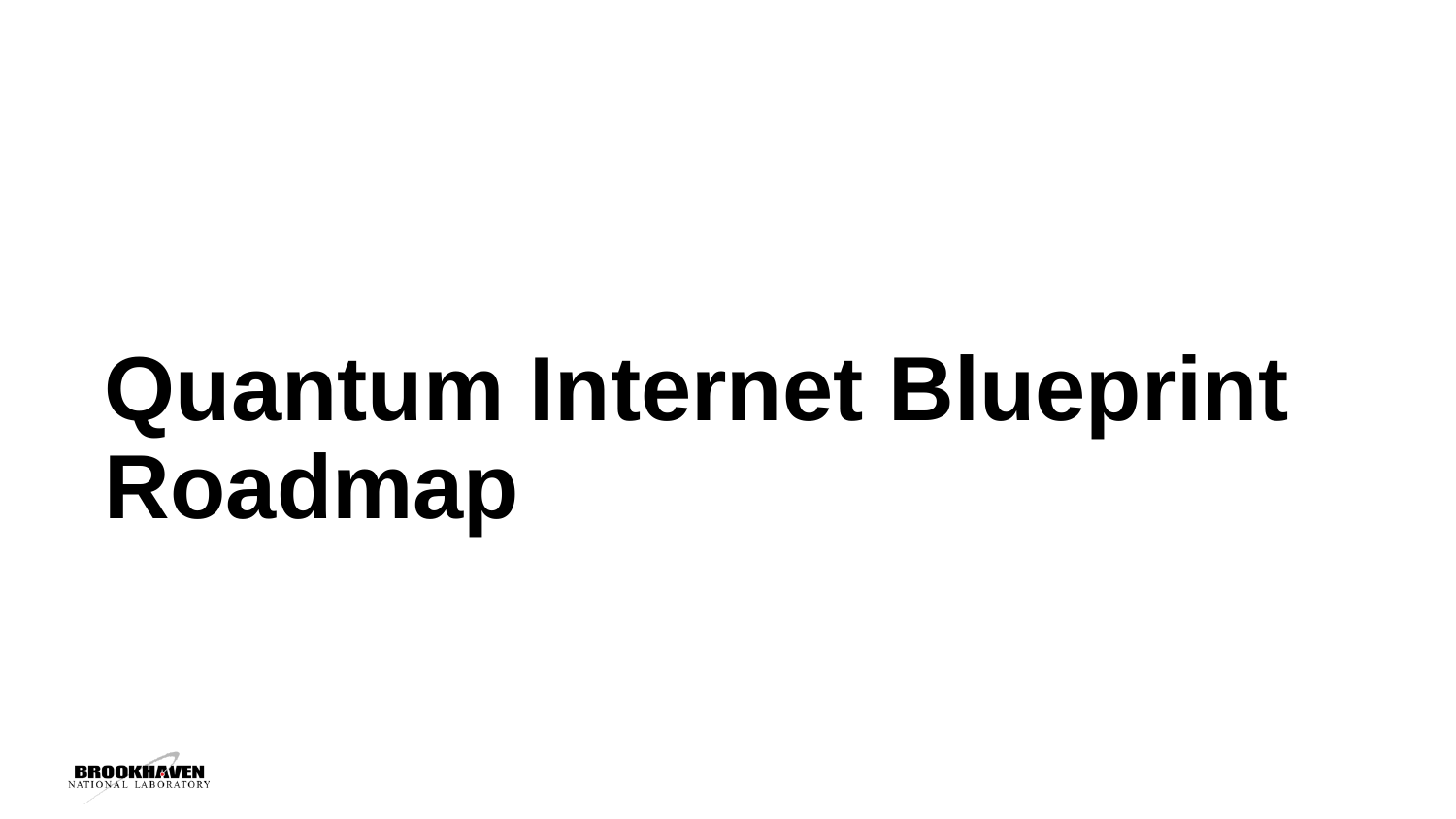### **Cross-cutting Milestone: Build a Multi-institutional Ecosystem**

- To implement this quantum communication infrastructure and actualize it into a full-fledged prototype of a Quantum Internet, **coordination and cooperation with other federal agencies are paramount**.
- Interactions between agencies with substantial quantum networking portfolios and those with key mission needs in this space, including DOE, NSF, NIST, DoD, NSA, and NASA, are particularly relevant.
- While pursuing these alliances, critical opportunities for new directions and spin-off applications should be encouraged by robust cooperation with quantum communication startups and large optical communications companies. **Early adopters can deliver valuable design metrics.**

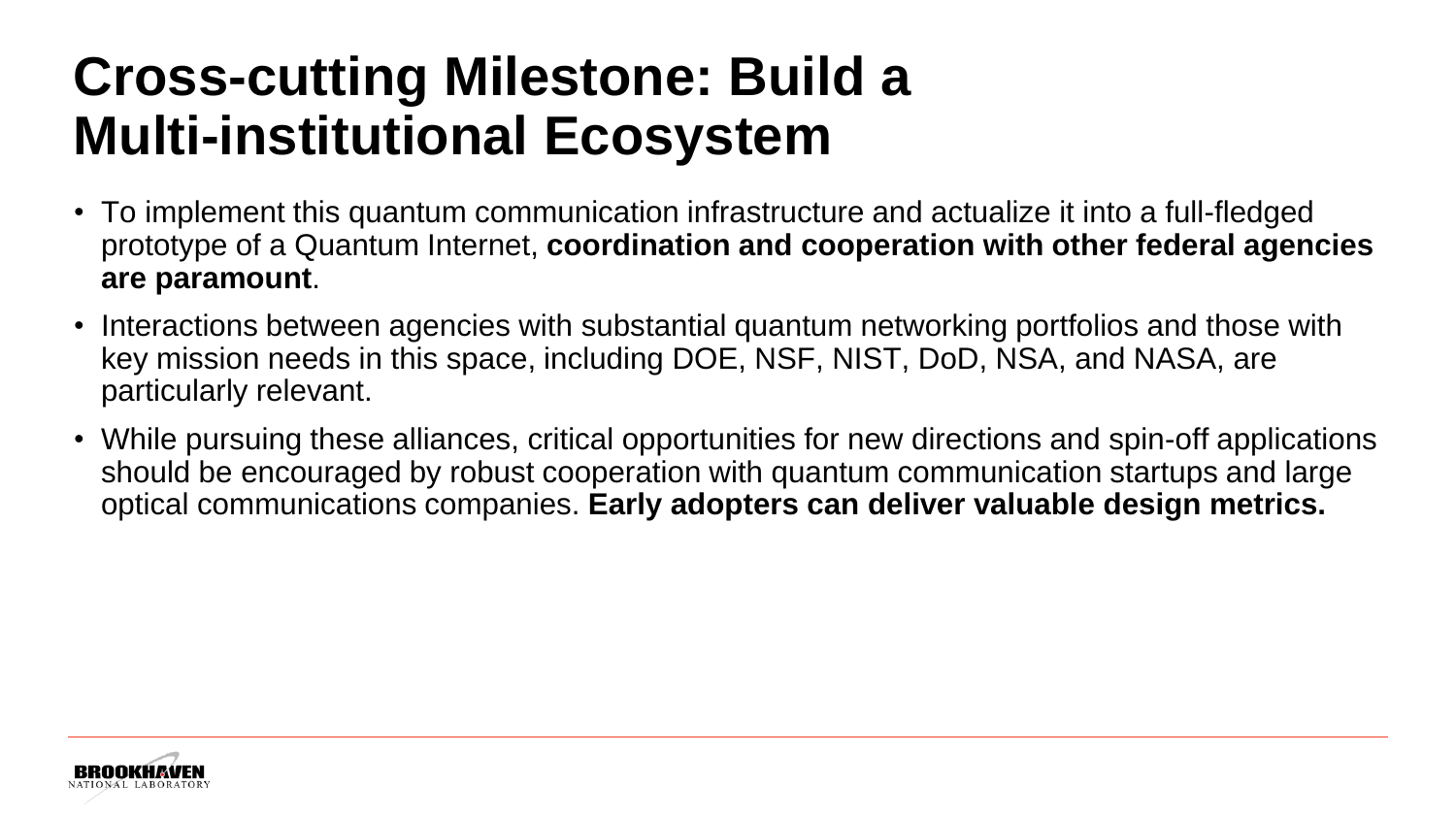#### **Milestone 1: Verification of Secure Quantum Protocols over Fiber Networks**

#### **Prepare and Measure Quantum Networks**

• In this quantum network prototype, **end users receive and measure quantum states, but entanglement is not necessarily involved**. Users can have their password verified without revealing it, and two end users can share a private key known only to them. Applications to be achieved in this kind of network include quantum key distribution (QKD) between non-trusted nodes with (comparatively) higher tolerance on timing fluctuations, qubit loss, and errors.

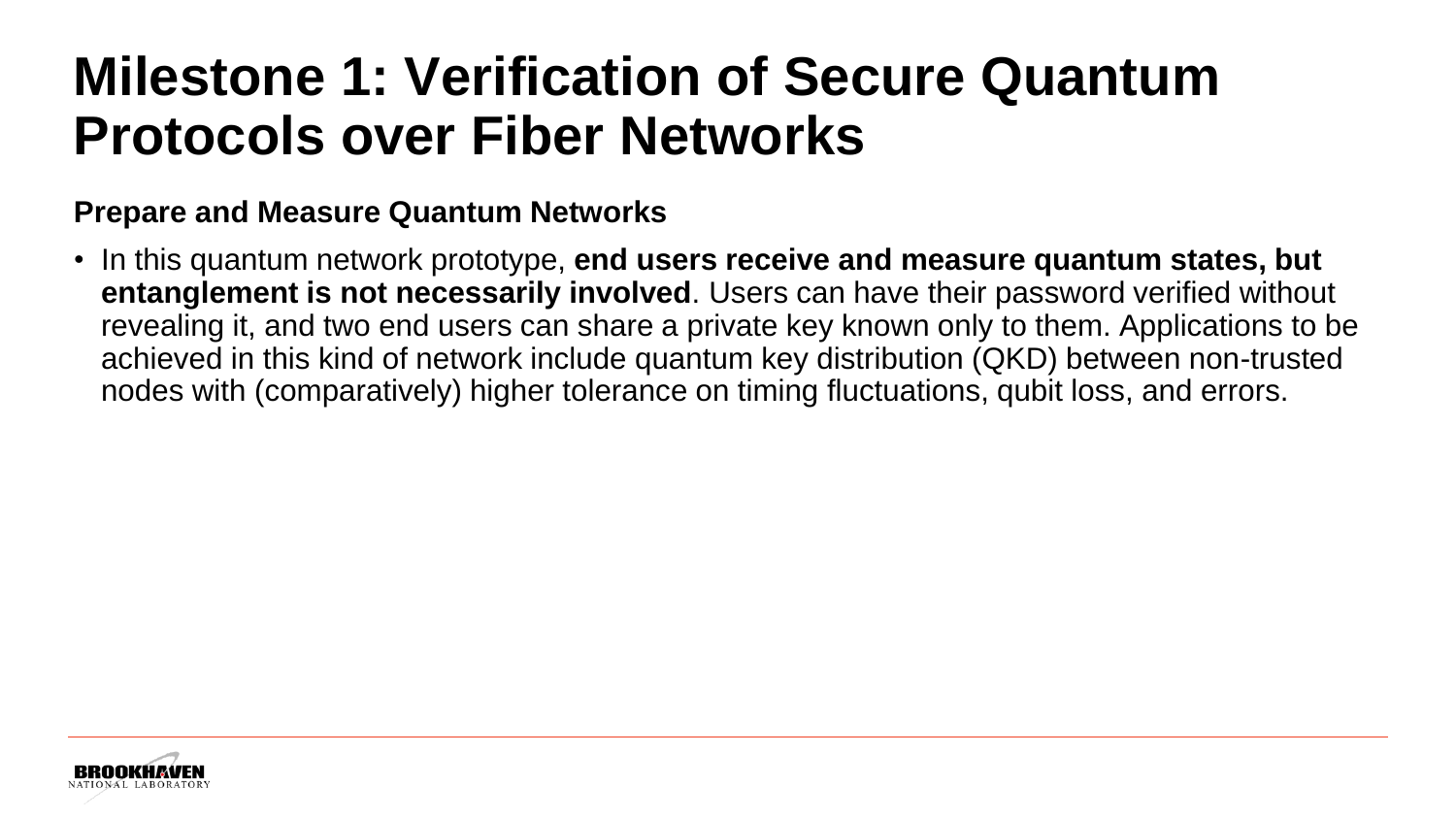#### **Milestone 2: Inter-campus and Intra-city Entanglement Distribution**

#### **Entanglement Distribution Networks**

• In this type of quantum network, **any two end users can obtain entangled states**, requiring end-to-end creation of quantum entanglement in a deterministic or heralded fashion, as well as local measurements. These networks provide the most robust quantum encryption possible by enabling implementation of device-independent protocols, such as measurement deviceindependent QKD and two-party cryptography. The tolerance for fluctuations, loss, and errors is lower than the previous class (Milestone 1). Initial integrations of classic and quantum networks exists.

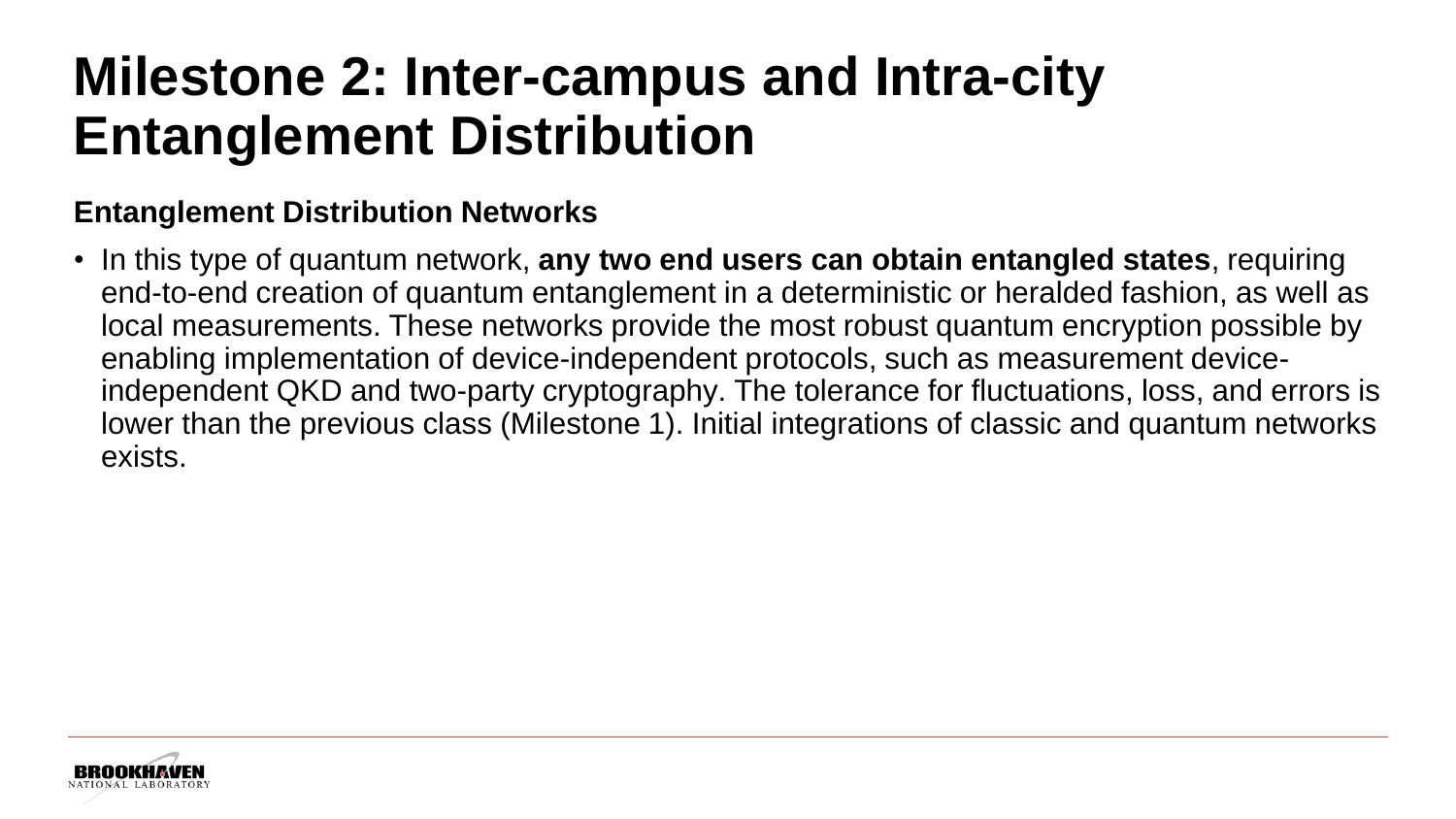## **Milestone 3: Intercity Quantum Communication using Entanglement Swapping**

#### **Quantum Memory Networks**

• In this type of quantum network, **any two end users (nodes) can obtain and store entangled qubits and teleport quantum information to each other.** End nodes can perform measurements and operations on the qubits they receive. The minimum memory storage requirements are determined by the time for round trip classical communications. This quantum network stage enables limited cloud quantum computing in the sense that it allows a node with the ability to prepare and measure single qubits to connect to a remote quantum computing server.